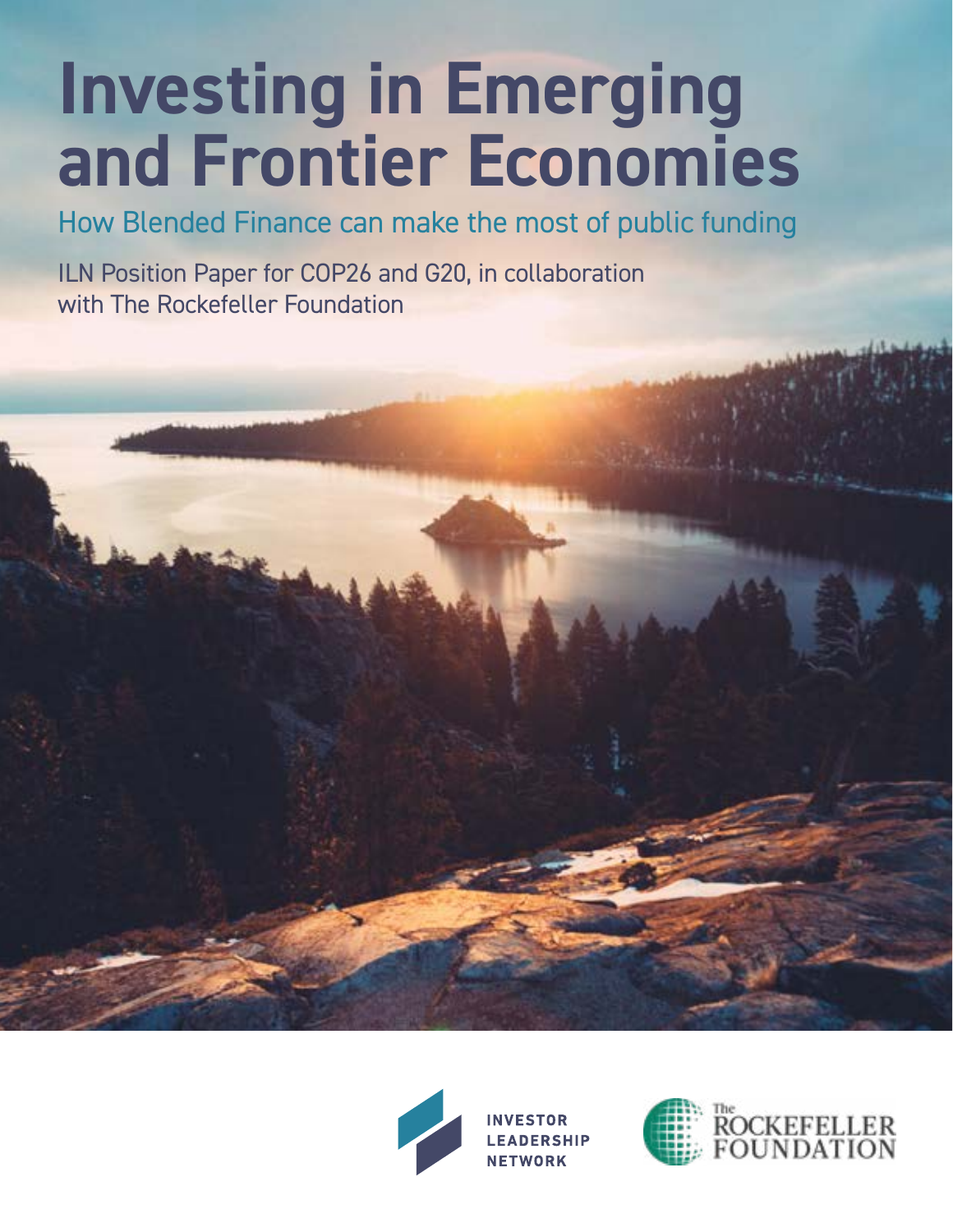

Investing in Emerging and Frontier Economies How Blended Finance can make the most of public funding



### **CONTENTS**

| 00   | <b>EXECUTIVE SUMMARY</b>                                                                              | 3  |
|------|-------------------------------------------------------------------------------------------------------|----|
|      | 01 INTRODUCTION                                                                                       | 4  |
|      | 02 IMPEDIMENTS                                                                                        | 5  |
| 03 - | OVERVIEW OF MEASURES TO<br><b>REDUCE THE RISKS</b>                                                    | 6  |
|      | 04 SPECIFIC INSTRUMENTS                                                                               | 8  |
| 05   | <b>COOPERATION BETWEEN PRIVATE.</b><br>PHILANTHROPIC, AND OFFICIAL<br>SECTORS AND THE IMPACT ON FLOWS | 10 |
| 06   | <b>CONCLUSIONS</b>                                                                                    |    |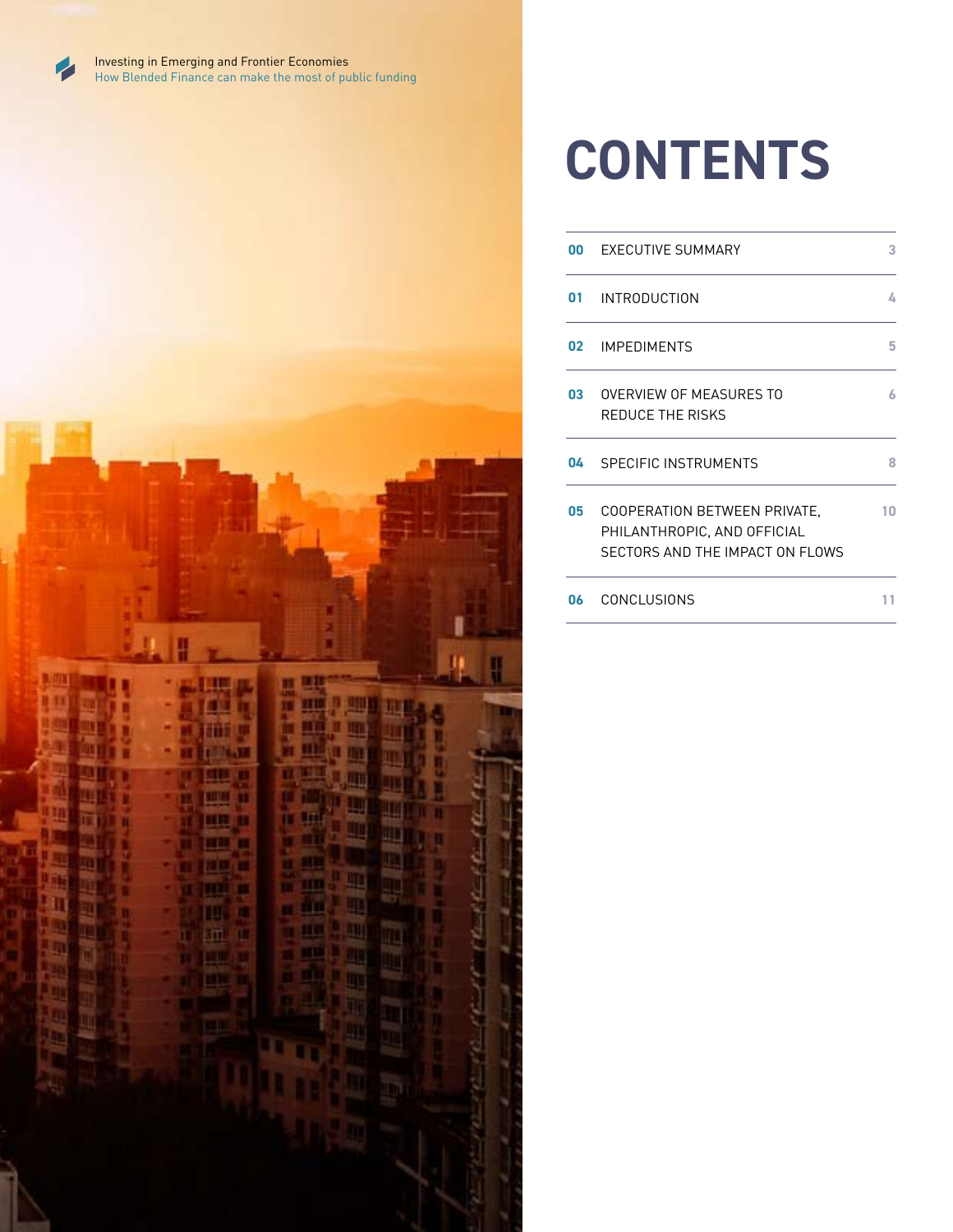## **EXECUTIVE SUMMARY**

Combating climate change and achieving the SDGs require vast investment in sustainable projects in developing countries, but the world is falling short.

A crucial reason is that a rich source of funds is not being fully tapped into: the private sector, which is eager to significantly increase its sustainable investments, but is constrained by avoidable obstacles.

Private investors face an unattractive risk-return nexus; they lack easy access to crucial information: e.g. which projects the public sector is planning that they could take part in, and what they entail.

Exposure to the risks of investing in less mature markets, with insufficient insurance available, deters them as well.

In this report, the Investor Leadership Network (ILN), whose members manage over USD 9 trillion of investments, offers solutions.

It calls for better collaboration between public and private sectors to make blended finance (public/private investment partnerships) a driving force in this area.

Compiled with the support of The Rockefeller Foundation, the report calls for a sea change in how multilateral development banks (MDBs), governments, foundations, and other public institutions see private-sector involvement.

The ILN makes specific proposals it calls credible, implementable and effective, and these include:

- Creating a rolling pool of funds offering first- or second-loss guarantees so the private sector can cover currently hard-to-insure risks such as those relating to regulatory changes, taxation, and reputational risk;
- Creating a separate facility to help with one of the biggest obstacles, foreign exchange risk;
- Creating a detailed shared database of projects that MDBs are screening so that private investors can express an interest early on;
- Setting up a searchable virtual toolbox so investors can more easily find the plethora of currently little-known risk-hedging instruments that MDBs and philanthropic organizations offer;
- Give the private sector full access to emerging market risk data and information;
- Expanding an ILN fellowship program to help emergingmarket government officials understand institutional investors' needs and network with potential investors;
- Hosting philanthropic and financial-market participants at The Rockefeller Foundation's Bellagio Center to identify discrete areas of collaboration.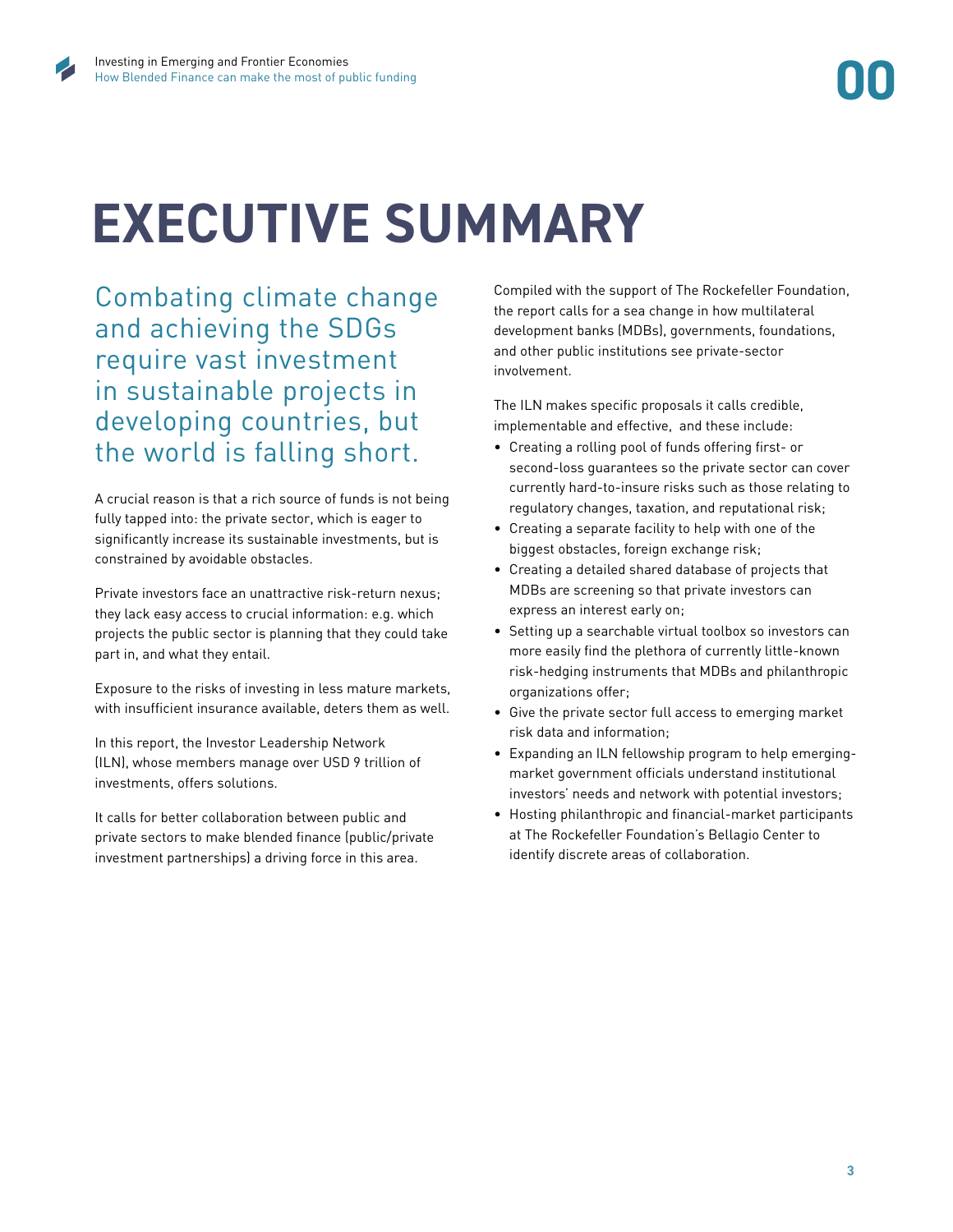## **INTRODUCTION**

As countries move to combat climate change, significant investments in sustainable infrastructure are needed, especially in emerging and frontier economies.

Public-sector resources, however, are constrained. According to the United Nations, an investment funding gap of well over USD 500 billion per annum for climate change solutions in such economies is projected for the next ten years.

Private investors, particularly large institutional investors, have the financial resources – many times larger than those of the public sector – as well as the expertise to allow them to increase sustainable investments in emerging and frontier economies. But they have not done so to the extent required. Why?

Institutional investors cite several limiting factors, including the availability of investable projects, institutional constraints, high-risk premiums, and macro-economic and foreign-exchange related factors, all leading to an unfavorable risk-return nexus.

Blended finance – the use of capital from public or philanthropic sources to "catalyze" private sector investment in developing countries – is widely recognized as an effective way to improve the risk-return profile and help mobilize significant private-sector funding.

This paper discusses the impediments to sustainable finance in emerging and frontier economies (although many of the challenges also apply to advanced economies), and proposes measures to reduce these obstacles and ameliorate risks:

• It highlights how the official sector (i.e. providers of public funding), including multilateral development banks (MDBs), and also the philanthropic sector can partner with the private sector to implement measures and boost capital flows.

- It explores sequencing aspects: speedier actions likely to yield important early results in unlocking private flows, and then longer-term actions that should nevertheless be initiated now to drive additional funding in the medium term.
- It provides proposals for closer interaction between philanthropic organizations and the private sector, and recommends measures to obtain greater access to specific data sources so that the private sector can better assess risks.

The proposals complement those being made by other organizations and groups such as the Sustainable Markets Initiative (SMI) and Global Investors for Sustainable Development alliance (GISD) regarding investments for climate change solutions and the global economic recovery from the COVID-19 pandemic. The paper provides specific recommendations, tools and implementable instruments, as well as a timeline, for facilitating a partnership between private institutional capital and the public sector.

It also provides illustrative indications of the capital flows that can occur if the requisite actions are undertaken over the near- and medium-term using blended finance as a catalyst to leverage public funding. These proposals would speed up sustainable investments in the developing world, facilitate the recovery of the global economy from the pandemic and sustain future growth.

The paper represents the collective views of the Investor Leadership Network (ILN) with aggregate assets under management exceeding USD 9 trillion. The proposals highlight the aim of the ILN membership to seek ways to markedly increase sustainable private-sector investments alongside those of the official and philanthropic sectors.

**4** Following this introduction, Section 2 discusses the main impediments and risks; Section 3 summarizes the types of instruments needed to deal with the risks; Section 4 discusses specific suggested instruments and measures; Section 5 notes the areas of cooperation between the official and the private sector, and the size of flows to emerging and frontier economies that these proposals could bring; and Section 6 notes a possible timeline and concludes.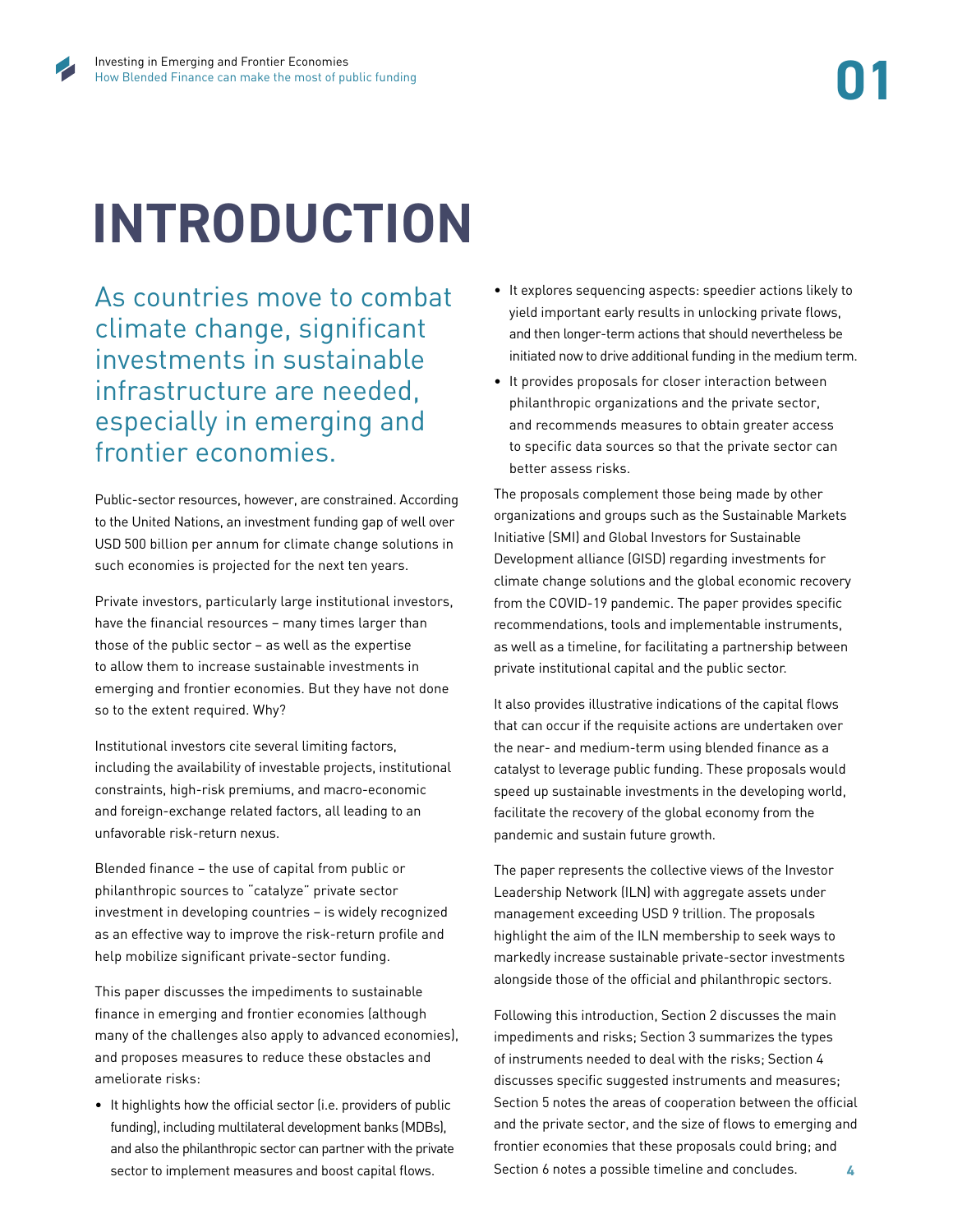# **IMPEDIMENTS**

There are several interrelated impediments or risks that have constrained private-sector investments, especially by private institutions, across a broad range of asset classes, but particularly in sustainable infrastructure, private debt and private equity investments in emerging and frontier economies.

Some of these factors such as macro-economic conditions are difficult to structure for and can therefore be challenging to turn around in the near or medium term, while others, like the pipeline of bankable projects, scalability and implementation capability, can be solved more quickly.

General challenges to investing in emerging and frontier markets include the size and growth potential of the economy, macro-economic stability (e.g. inflation, fiscal deficits), institutions, regulatory environment, openness of the external capital account, adequate liquidity, and strength of governance.

One of the most important elements in this category is foreign exchange (FX) risks, including volatility of the exchange rate, the availability and cost of hedging instruments, and repatriation aspects.

A second set of considerations relates to the availability of investable projects. The low number of potential projects poses an initial challenge that is often amplified by the fixed costs involved in developing projects. Large private investors' needs and the funds at their disposal, the size of potential deals, and their replicability are also important considerations.

Thirdly, there are elements arising from deal execution, structuring and portfolio management. Impediments arising from these factors reflect issues regarding the institutional and legal framework, governance (including concerns about corruption) and inadequate track record.

Beyond market- and deal-level impediments, blended finance typically involves different types of investors with differing goals and constraints. Accommodating them all can itself be challenging.

All of these impediments can culminate in private investors' perception that the returns from investing in emerging and frontier economies are not worth the real or perceived high level of risk. The largest barrier to capital flow in emerging and frontier economies is that they are largely viewed as unattractive markets.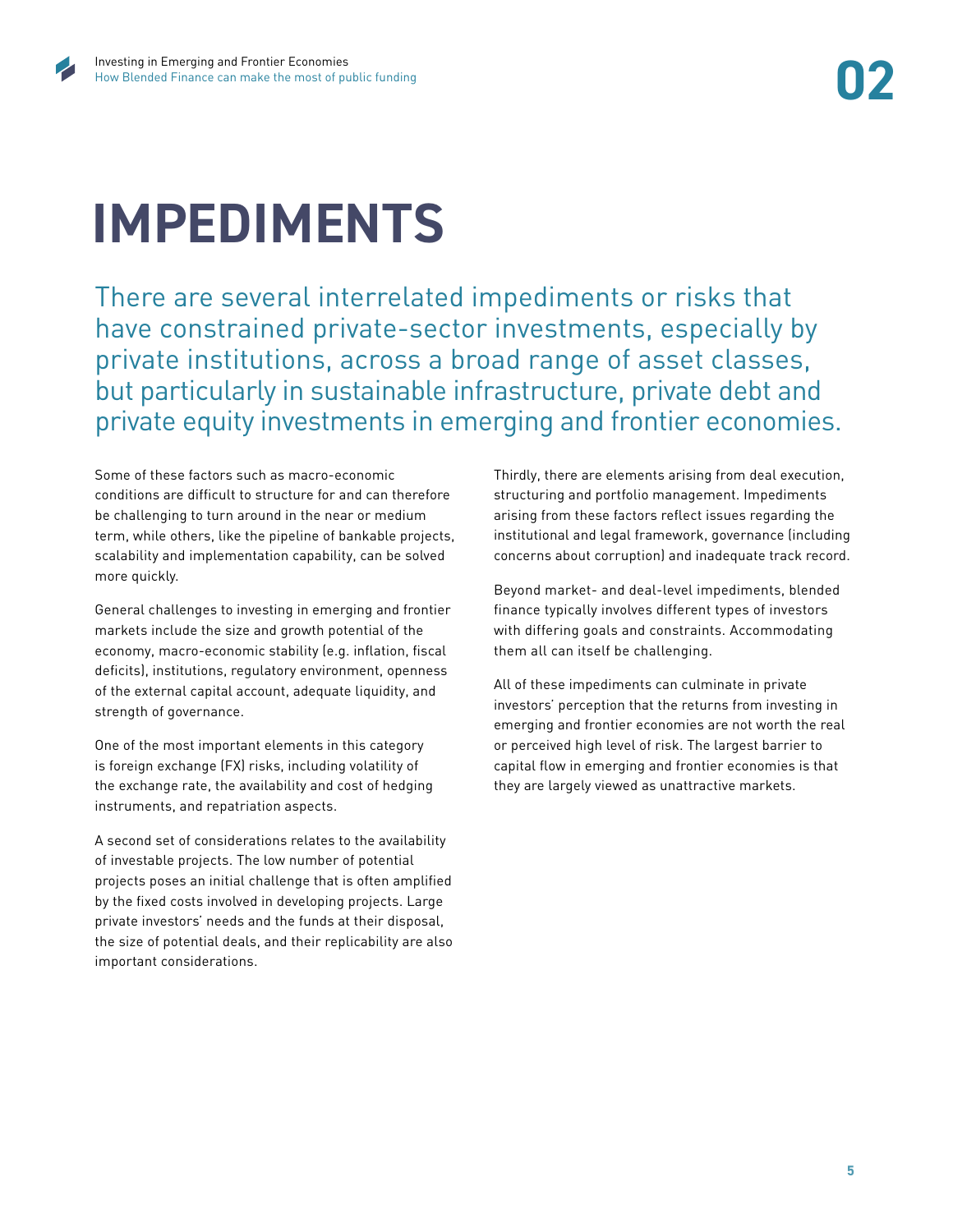### **OVERVIEW OF MEASURES TO REDUCE THE RISKS**

At the economy-wide level, macro policies need to be adopted that address the areas noted in Section 2. MDBs can continue to play an important role in this regard by providing the right incentives and advising governments to pursue policies that facilitate institutional investment.

At the economy-wide level, macro policies need to be implemented that address the areas noted in Section 2. International financial institutions including MDBs can play an essential role in this regard by providing the right incentives and advising governments to pursue policies that facilitate institutional investment.

More importantly, MDBs and the public sector can more actively involve the private sector. MDBs should help create an environment for the private sector to invest and be a partner, and even take the lead in designing and structuring blended-finance instruments in close cooperation with the private sector.

MDBs have vast institutional knowledge and operating capacity in many emerging and frontier economies, but this expertise could have more impact on the mobilization of capital if these banks were regarded by everyone as an equal partner to the private sector (as recent reports suggest that they utilize only 45 percent of their capital). For this to be successful, a mindset shift around the role of MDBs would need to occur over the medium-term among all stakeholders, including the G7 and G20, development finance institutions (DFIs), MDBs and the private sector itself.

Regarding specific policies, MDBs should significantly increase their efforts to systematically develop pipelines of projects across a whole range of industries, sectors, and countries. This would likely entail a material reorientation of official resources to developing the pipelines, country support to build counterparty capacity, and Technical Assistance (TA) vehicles as part of investment platforms.

It could also involve non-traditional platforms and actors (e.g. philanthropic organizations) to develop deals particularly in frontier markets.

This shift has started to occur, for example with the International Finance Corporation ramping up its project development capacity significantly through its IFC Ventures program. These are important first steps and the ILN would like to help ensure that projects developed by the official sector have private capital mobilization at the heart of their objectives.

Beyond creating such pipelines, it is critical to develop or augment specific instruments to reduce risk and/or to improve returns, bringing the risk-return nexus in line with donor requirements.

**Reducing risks** could take several forms, including:

- instituting a pool of funds to:
	- provide and scale guarantees;
	- provide a first-loss facility;
- offering Technical Assistance and advisory services;
- limiting downside-loss exposure;
- improving creditworthiness;
- eliminating funding shortfalls.

#### **Enhancing returns** could include:

- measures to improve the attractiveness of returns;
- result-based financing for successful performance outcomes;
- providing additional financial assistance where appropriate.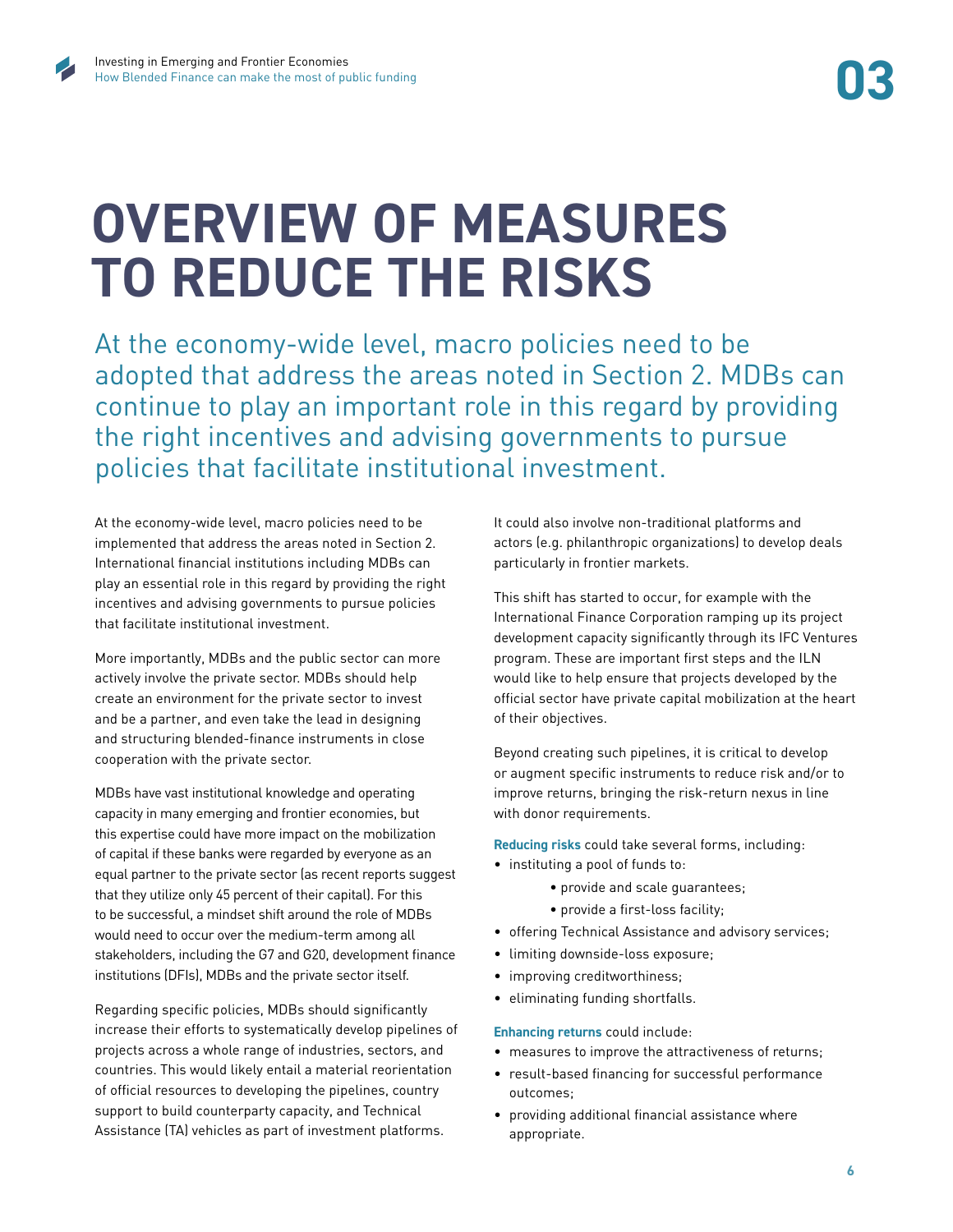

Multilateral development banks could also do much more to help develop, operate and monitor carbon markets including emissions-trading systems and offsetting mechanisms in emerging and frontier economies.

The extent of risk mitigation depends on investor type and jurisdiction. Blended finance creates specific issues with reconciling the risk-adjusted return objectives of different agents. While there are certainly some general impediments (as noted above) and solutions, risks and instruments often need to be deal-specific.

We must recognize the range of risks that private investors are simply unable or unwilling to take on, and explore what can be done to mitigate them. The risks linked to any project need to be more transparent and discussed with investors at the earliest stages of the process. We need to educate the private sector and raise comfort levels -- for instance, by providing more data and track records from past transactions and from the emerging market investing environment, and by sharing MDBs' expertise.

When looking at specific projects, blended-finance instruments should be used to mitigate only those risks that institutional investors are not prepared to take, and they should be used with long-term sustainability as a key element. This ensures that risk-adjusted returns are optimized.

When developing a platform/portfolio structure of emerging market investments, blended finance can be used to provide first-loss tranches, cover specific risks, and extend leverage at concessional rates. This will help optimize the risk-adjusted return of a pool of investments, thus making them attractive to institutional investors while remaining competitive in pricing for each individual portfolio borrower.

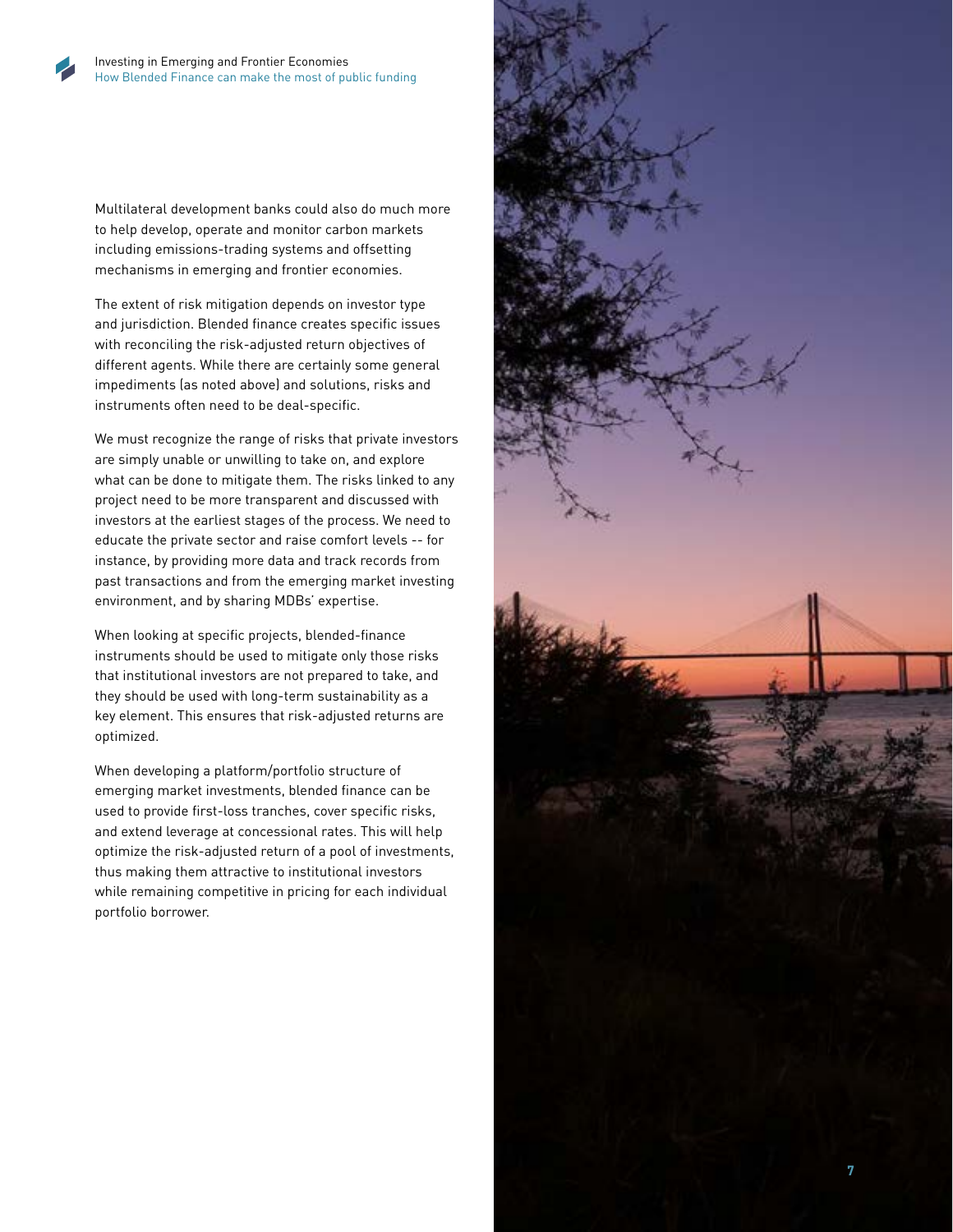# **SPECIFIC INSTRUMENTS**

### A. Short to medium run (implementable between three to six months):

#### **(i) Create a database that includes projects which MDBs are screening**

The ILN recommends building a shared database to collate high-level information about MDB projects that the official sector and MDBs are considering, providing private institutional investors access to this inventory and allowing them to express interest at an early stage. Key information hosted on the database could include sector, country, total project cost, any sponsor and EPC (engineering, procurement and construction) contractor, any information related to the project contract(s), and key contacts in charge of the project.

The database should download that information automatically from the MDBs' systems at a predetermined frequency (for instance, weekly).

This proposal complements recent statements from the Sustainable Markets Initiative calling for the development of project pipelines and highlighting the importance of transparent dissemination of the requisite information.

At the same time, the private sector can be encouraged to engage with the public sector and MDBs early on as opportunities arise and to be involved in developing the database.

#### **(ii) Create a virtual toolbox to group all risk mitigants**

MDBs and philanthropic organizations currently offer a plethora of de-risking instruments with varying forms, scope, and degrees of effectiveness. Because there are many MDBs and philanthropic organizations, most of their offerings are not well known, so they remain inaccessible to institutional investors.

Our suggested virtual toolbox would gather all these instruments in one place, categorize them by searchable descriptions of their purpose, provide step-by-step explanations on how they are structured and function,

and list their relevant MDB contacts. Each instrument's description would also indicate the steps and length of time it takes to close a deal.

### B. Longer-term tools to structuring projects that are bankable or investable (six months to two years):

#### **(i) Provide or enhance guarantees/insurance**

Various guarantees and insurances are available, some managed by MDBs, some by national governments or other cross-national agencies. Two main types are:

- Political-risk insurance which covers project-specific risks including war, expropriation, restriction of transfers and currency inconvertibility, and breach of contract.
- Contract-frustration insurance/non-honoring policies that cover defaults of borrower obligations under a credit agreement.

Such instruments can be helpful tools when structuring transactions, but they lack the flexibility required to respond to the unique needs of institutional investors, whose aim is to optimize the risk-return balance of their investments within the constraints of their mandates.

These instruments also leave many risks partially or wholly unaccounted for, including those relating to regulatory changes, macro policies, taxation, governance, reputational risk, etc.

To deal with these risks, we propose creating a rolling pool of funds that can provide a "menu" of first-loss or second-loss guarantees. Investors may consider paying a small premium to obtain access to the pool, above a certain amount. The speed with which investors can obtain access and the transparency of the pool's operations will be critical. One possible source of funding could be the resources provided by the SDR (special drawing rights)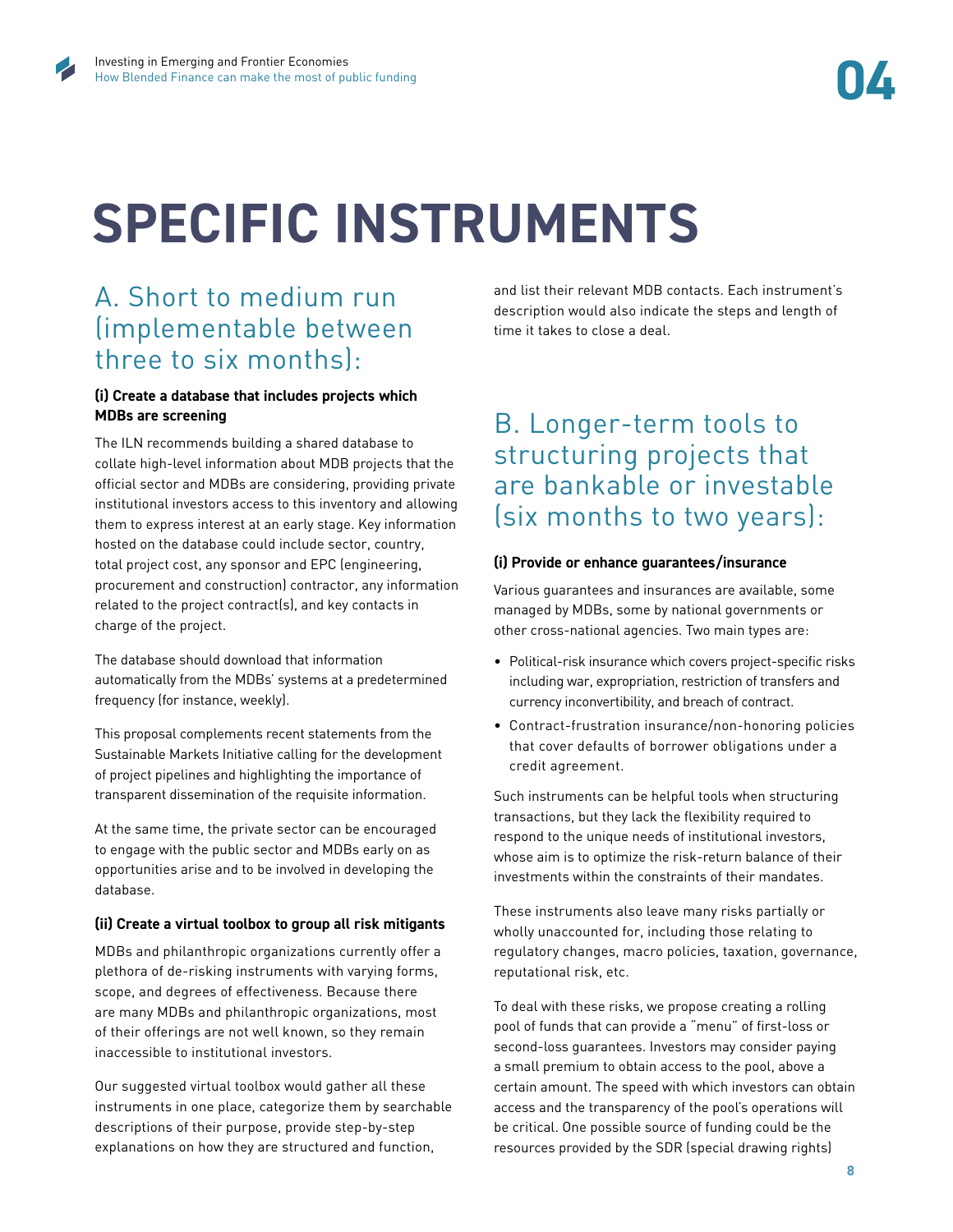

allocation, recycled by members of G7/G20.

Further, institutions could engage in a variety of "demonstration deals" with relevant partners to deploy capital with bespoke guarantees.

We propose the following which could draw on a guarantee pool:

- A wider array of guarantee/insurance products: Recognizing that no single deal is identical, a wider array of specific project risk insurance should be made available to investors in cases where such risk mitigants may not be available within the existing contractual structure of transactions. These may include for instance reputational risk insurance, as well as Environmental, Social and Governance risk insurance, and FX risk insurance.
- Investor-centric pricing: Insurance pricing should be based on the perspective of the investor and aim to engineer de-risked returns that remain attractive on a risk-adjusted basis. Currently, the guarantee and insurance markets do not incorporate adequate liquidity and complexity risk premiums into their pricing mechanisms. Adding these premiums to an investor's final return would entice institutional investors to substitute highly rated liquid fixed-income assets for illiquid guaranteed products that offer a premium for the same level of risk.
- Faster turnaround: turnaround times for providing such guarantees should be quick enough to meet both institutional investors' and borrowers' needs.

#### **(ii) Foreign exchange-related risks**

A key major specific risk relates to foreign exchange. Emerging-market currencies can be very volatile and valuations can diverge from fundamentals for long periods.

These risks are significant in infrastructure investments, but also in other investments conducted in local currencies. This risk has often been one of the key inhibiting factors for private capital in these markets.

Insurance can be obtained from these markets, but it is often only for a short term, limited to a few countries, and can be very expensive.

risks and complement the aforementioned "guarantee pool". An illustration is provided by Guarantco, a facility that makes guarantees in frontier markets and covers a wide array of non-payment risks. This facility could again be provided by MDBs in conjunction with G7 governments to streamline implementation and blending with other investment pools.

#### **(iii) Enhance the ILN Sustainable Infrastructure Fellowship Program**

The ILN has funded and run its Sustainable Infrastructure Fellowship Program (SIFP) since 2019 for senior government officials in emerging markets to promote a mutual understanding of the requirements for capital investment between the officials and private investors. Launched in co-operation with a Canadian university, this program delivers training and insights into the private sector investment decisions through the presentation of case studies, panel discussion and simulation supported by ILN investment experts.

By better aligning the expectations of infrastructure planners and investors, SIFP seeks to help emerging-market leaders learn how to develop sustainable, investmentready infrastructure projects, and show them the criteria institutional investors use to evaluate investments.

To date, two successful cohorts have graduated from the program -- 13 Fellows from eight countries in 2019, and 21 Fellows from 17 countries in 2021. The Fellows continue to share information and knowledge with one another. Creating a shared understanding of investors' criteria and best practices in infrastructure planning is a significant benefit of the program in addition to the education received.

We propose to raise the program's influence by expanding the cohort size; increasing emerging-market and investor-based content; and adding delivery hubs around the world. These activities are likely to make institutional investors more able and willing to undertake sustainable investments and make blended-finance projects more likely.

We propose a facility to provide guarantees against FX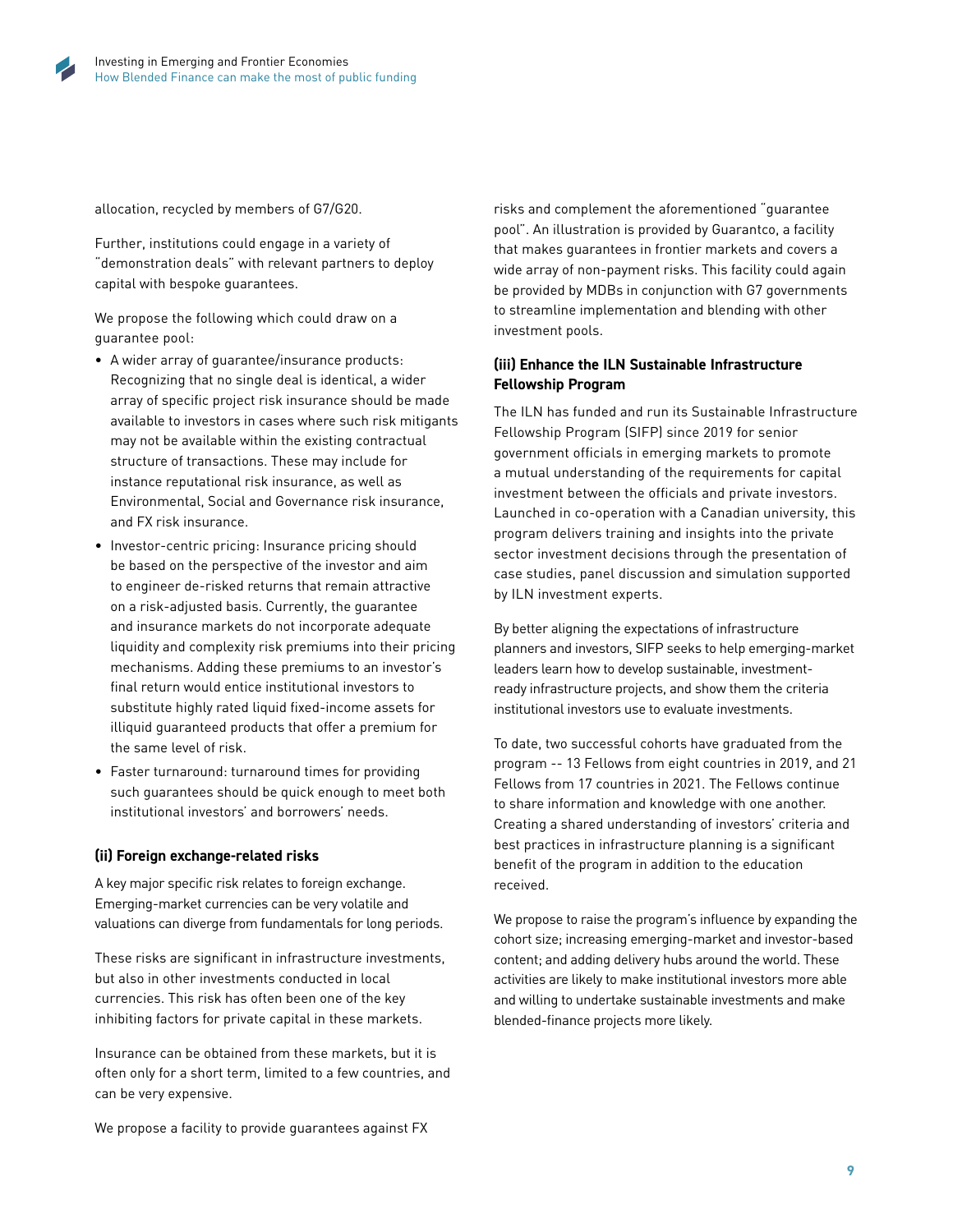### **COOPERATION BETWEEN PRIVATE, PHILANTHROPIC, AND OFFICIAL SECTORS AND THE IMPACT ON FLOWS**

Flows from the official sector have been significant, and those from the private sector have risen markedly.

But private investments could have been several times larger over the last decade had the right environment been in place. Should the proposals noted above be adopted, private institutional investors could unlock large potential flows.

While it is difficult to provide a counterfactual given the range of factors involved, tentative estimates suggest that were the risk-return nexus to improve materially, flows to emerging and frontier economies for sustainable investments could increase considerably: as much as 50 percent or more over the next two to three years; and plausibly by over 100 percent over the next three to five years, compared to the last five years.

Such a rise would help plug the gap that exists between the investments needed for sustainability, and those that appear to be forthcoming from the private and the official sector.

Blended-finance partnerships can make a material difference in dealing with investment challenges in emerging and frontier economies.

Philanthropic organizations also have an extremely important role to play, complementing the actions of the official and the private sector. The vast financial resources at their disposal have risen almost fivefold over the last 15 years or so. Institutions like The Rockefeller Foundation have recently issued their own bonds in the market in an

effort to scale the levels of their philanthropic funding, given the gravity of the challenges the world faces. These institutions' leadership in incubating and growing the field of 'impact investing' has provided important in-roads with the private sector that can be built on.

Crucially, philanthropic funding can typically move more nimbly and flexibly than the public sector's, so discrete risks can be addressed in a variety of ways.

Philanthropic institutions can be important sources of concessional funding and can provide discrete riskmitigation instruments to complement official-sector activities and catalyze the private sector.

They can be important, full partners for the private and official sectors, complementing measures that the official sector can take to improve the risk-return nexus while directly engaging private-sector partners.

To deepen collaboration between philanthropic and financial market participants, we propose a convening at The Rockefeller Foundation's Bellagio Center to identify discrete areas of partnership and collaboration between the official, private, and philanthropic sectors. The aim is to accelerate progress and increase meaningful investments in emerging and frontier economies.

More generally, it would be helpful to bring stakeholders together at the country level to identify potential project pipelines, challenges and needed reforms (as modeled by Country Mobilization Platforms in support of climate action). Such meetings might not be as straightforward due to the differing objectives and constraints of the various parties, but they would be essential in identifying constructive action toward structuring blended-finance platforms with both private and public sector-led projects.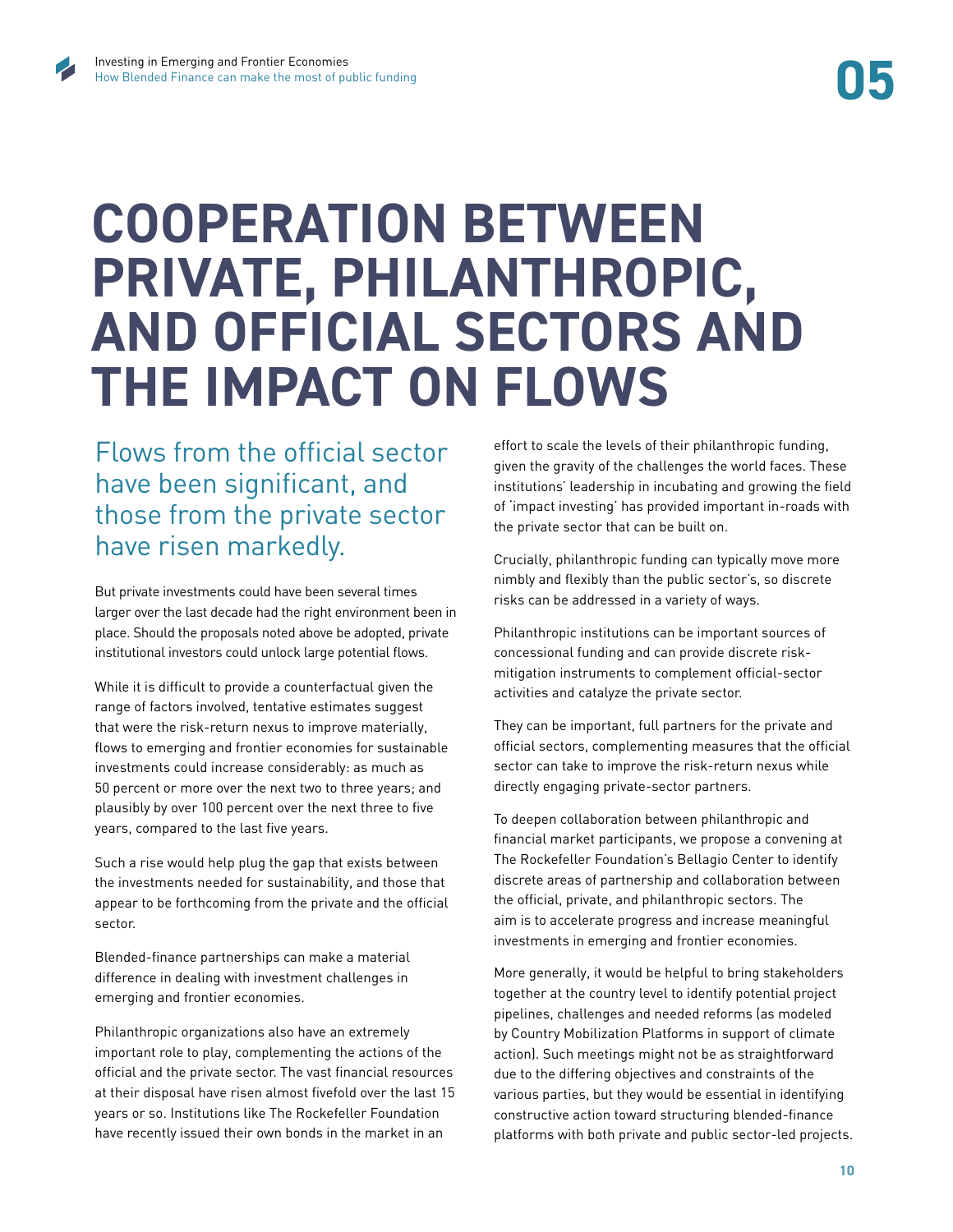# **CONCLUSIONS**

The magnitude of climate change and sustainability challenges means that the resources needed far exceed the capacity of the official sector – including national governments, MDBs, and DFIs – especially in emerging and frontier economies. However, with the right environment and with specific policies implemented to facilitate private investment, these resources can come from the private sector.

A regime shift in the way private sector involvement is seen by the official sector and MDBs is urgently needed.

The proposals and recommendations of this paper are credible, implementable, and effective. The private sector is ready to markedly increase its commitments in the near and medium term.

If implemented in the correct sequence and urgently, these measures can lead to a sea change in the private sector's involvement in sustainable investments in emerging and frontier economies in the medium-term – and also in advanced economies.

The agenda and the proposals discussed in this paper can be advanced significantly by working in tandem with the SMI, GISD, MDBs, and philanthropic organizations.

*The G7/G20 must urgently commit to and support efforts to change attitudes about the operations of MDBs and the role of the public sector, to implement the proposed solutions to deal with the risk-return nexus, and to implement these measures in the right order. Were this to occur, there would be a major increase in resources flowing to emerging and frontier economies, providing huge sustainability dividends and meeting the existential challenges confronting the world.* 

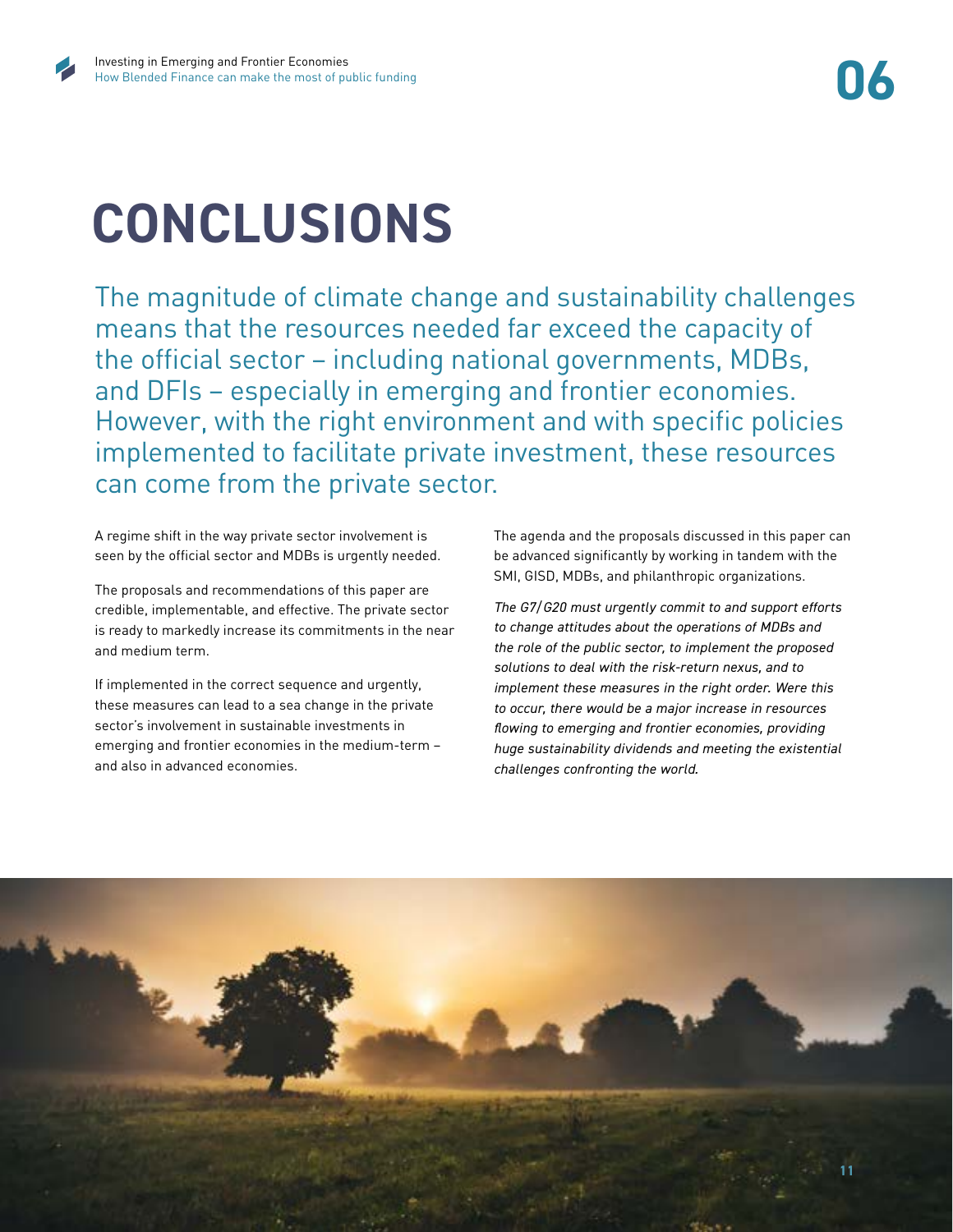

#### Prepared by:

Manmohan. S. Kumar, Eve Bernèche, Vito Dellerba, Jacques Nselel, Marc-André Blanchard, Maxime Dea (all CDPQ) Laura Kaliszewski (Natixis Investment Managers), Mike Muldoon (The Rockefeller Foundation), and Oliver Sabot (Wesray Social Investments). With contributions from Amy Hepburn, Jackie Clark, Harjot Dhillon, Marielle Brunelle (ILN Secretariat).